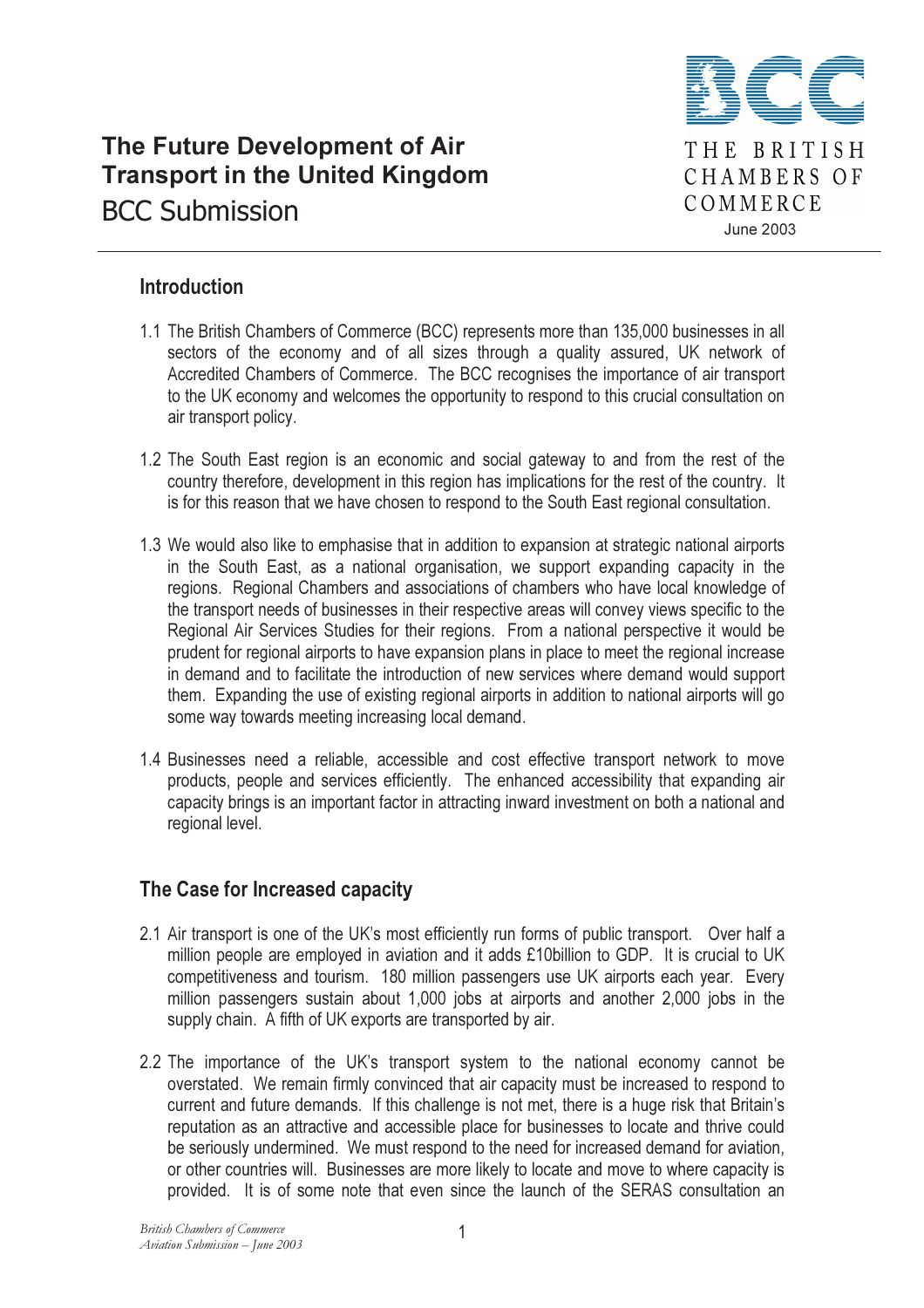additional runway has opened at Amsterdam's Schipol Airport and that both this airport and Paris' Charles De Gaulle have publicly stated their desire to replace London's position as the European and transcontinental aviation hub.

- 2.3 Internationally owned companies in the UK account for 28% of UK output and 33% of all fixed capital investment, in addition to this over 20% of UK manufacturing is owned by foreign based companies<sup>1</sup>. Long distance travel for businesses such as these is an everyday current reality. Effective transport links are among the core considerations of inward investors and are a principle concern of all businesses. This fact was driven home in our recently published Productivity Survey (BCC, 2003), where the high cost or inadequacy of transport was highlighted as a leading concern for medium and large firms.
- 2.4 We recognise that the delay in proceeding with the aviation White paper was as a result of the legal challenge by Essex County Council, Kent County Council and Medway District Council. We urge the government to take all measures necessary to ensure that there are no further delays in producing the White Paper on aviation, as any further delay risks further denting the confidence of businesses.

#### How much capacity should be provided and where?

- 3.1 Increased air capacity must be provided in order to meet realistic demand. Regional air capacity should be maximised to support spatial strategies for economic development and for sustainability in order to minimise extent of travel to South Eastern airports.
- 3.2 We support realistic national capacity forecasts. 2020 targets need to be provided for and 2030 forecasts need provisional planning. The 2020 forecast is realistic in that it assumes a lower trend rate of growth in future than in the past. If there is a justification for amending the forecast it may be that there is greater market maturity.
- 3.3 The BCC's view is that planning processes should expedite major projects and avoid preempting agreed provision of capacity. It should also provide for fast tracking of major infrastructure projects.
- 3.4 Demand for air travel is increasing and present capacity will not be sufficient to cope with expected demand in the next 20 to 30 years. Increasing present air capacity will bring substantial economic benefits to the UK. The BCC believes that the Government should ensure that capacity is provided in a sustainable way to cope with rising consumer demand for air travel.
- 3.5 A wide range of economic activities and employment opportunities have an external environmental impact; air transport is one such activity. Developing in a more sustainable manner means achieving a workable balance between environmental and economic impacts. If measures are not taken to increase capacity in the UK, demand, business and employment opportunity will move overseas and there will be an impact on the UK economy. The net environmental impacts will also move overseas.
- 3.6 If South East airports are to be required to meet demand approaching 300 mppa (million passengers per annum) by 2030 then it appears that this is inconsistent with fewer than

<sup>&</sup>lt;sup>1</sup> The Importance of Domestic Air Services to the National Economy, BCC Policy Unit, 1994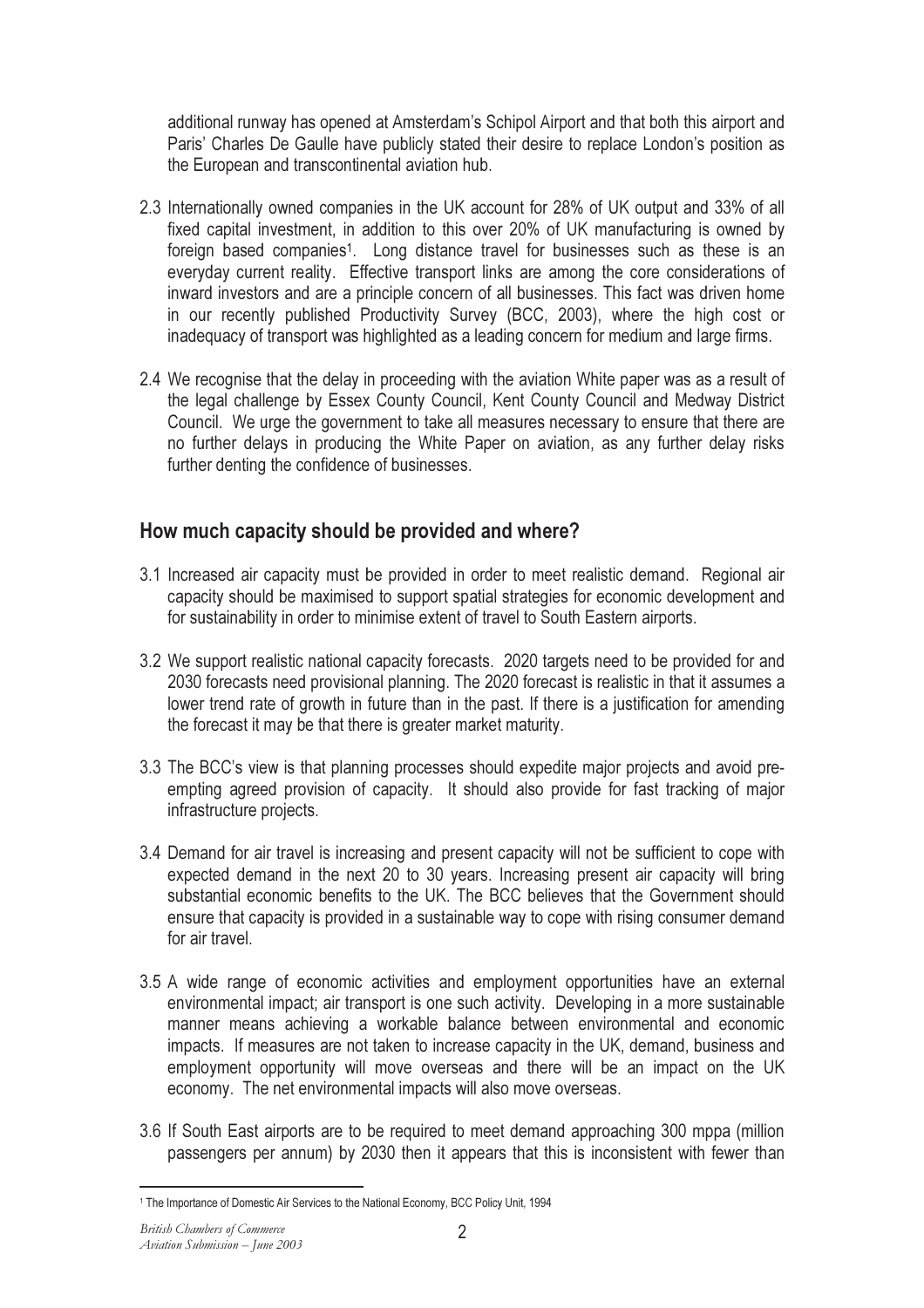three new runways. Meeting forecast demand to 2020 could be accommodated with two additional runways. If levels of demand growth fall substantially below current forecast levels it would be undesirable to have planned for or constructed three runways in the South East. The cost, environmental impacts and stimulus to excess demand of over provision need to be avoided; in particular the consequent diversion of air travel from regional airports would have serious and undesirable effects on regional economic development and impose unnecessary costs and strains on transport infrastructure. In practical terms therefore this may point to the desirability of planning in relation to forecast levels of demand in 2020 and in 2030 whilst employing a 'plan, monitor and manage approach' which enables the option of a third new runway in the South East to be considered on the basis of updated air traffic forecasts in or around 2015. In so far as it is desirable to minimise 'planning blight' it would be possible to identify now a third runway option so as to rule out blight at other locations, to safeguard the chosen option against inappropriate development and to facilitate the acquisition of land.

- 3.7 As regards a second hub located in the South East we have not seen evidence to suggest that two hub airports close to London would be a plausible scenario. Our members have indicated that they see a persuasive case for expansion at Heathrow and for Heathrow itself to retain 'hub' status in the UK.
- 3.8 BCC favours an incremental option as a solution to the question of air capacity. This 'incremental' solution builds on current capacity, starting with Heathrow as the UK 'hub'.
	- i.e. by 2011 Heathrow 'short' runway 2011 - a realigned runway at Luton 2018 - a further runway at Gatwick 2024 - a new parallel runway at Stansted by 2024

This would offer a capacity of 291 mppa by 2030.

3.9 We have found no support amongst our members for a proposed new airport at Cliffe, Kent. This option would have a significant impact on the local environment and would require vast investment in transport infrastructure. Expansion at existing airports is more viable and will have a lower net impact on the external environment.

## Transport Infrastructure

- 4.1 Increases in airport capacity must be buttressed by further investment in the surrounding transport infrastructure. The gains to businesses of increasing airport capacity will not be realised if hurdles such as inefficient trains and congested roads prevent new capacity from being accessed efficiently. We therefore welcome the inclusion of surface airport access considerations into this consultation.
- 4.2 There are already considerable shortfalls in transport routes connecting major airports which need to be addressed in their own-right, however, expansion to airport capacity will invariably place further pressure on existing transport routes. It is vital that additional surface access provision is put in place in tandem with the expansion of capacity.